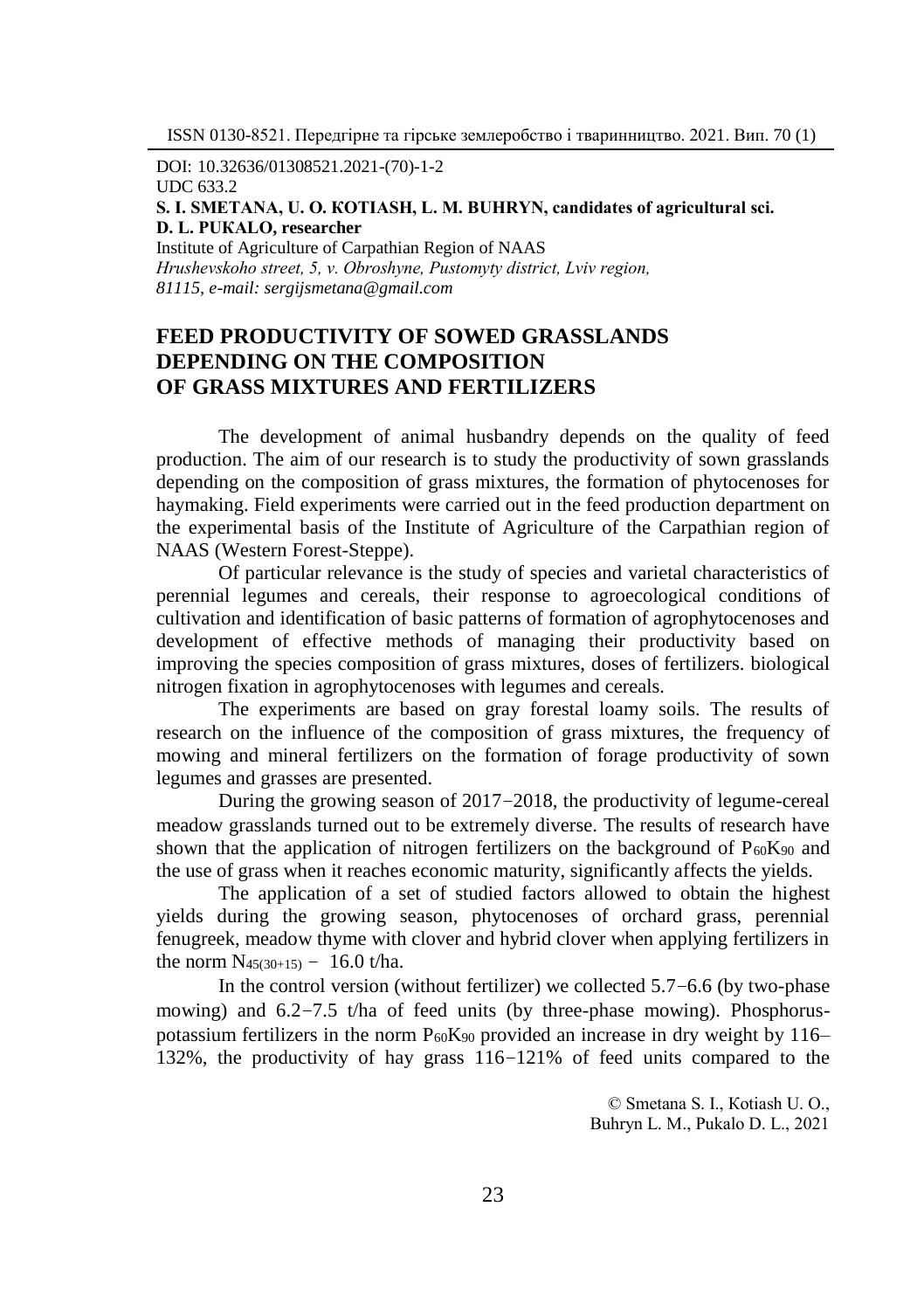control. Application of nitrogen fertilizers at the rate of  $N_{30}$  on a phosphoruspotassium background ( $P_{60}K_{90}$ ) provided an increase from 125 to 135 % t/ha of feed units.

**Key words:** seeds, mineral fertilizers, feed unit, yield, hay

## **Сметана С. І., Котяш У. О., Бугрин Л. М., Пукало Д. Л.**

Інститут сільського господарства Карпатського регіону НААН

**Кормова продуктивність сіяних травостоїв залежно від складу травосумішки та удобрення**

Розвиток тваринництва залежний від якісного виробництва кормів. Метою наших досліджень є вивчення продуктивності сіяних травостоїв залежно від складу травосумішок, формування лучних фітоценозів сінокісного використання. Польові досліди проводили у відділі кормовиробництва на експериментальній базі Інституту сільського господарства Карпатського регіону НААН (Лісостеп Західний).

Особливої актуальності набуває вивчення видових і сортових особливостей багаторічних бобових і злакових трав, їхньої реакції на агроекологічні умови вирощування, виявлення основних закономірностей формування агрофітоценозів й розроблення ефективних прийомів управління їхньою продуктивністю на основі удосконалення видового складу травосумішок, доз мінеральних добрив, режимів використання травостоїв та прийомів інтенсифікації біологічної азотфіксації в агрофітоценозах із бобовими і злаковими травами.

Досліди закладено на сірих лісових легкосуглинкових ґрунтах. Наведено результати досліджень з вивчення впливу складу травосумішок, кратності скошування та мінерального удобрення на формування кормової продуктивності сіяного бобово-злакового травостою.

За вегетаційний період 2017–2018 рр. продуктивність бобово-злакових лучних травостоїв виявилась надзвичайно строкатою. Результати досліджень показали, що внесення азотних добрив на фоні  $P_{60}K_{90}$  і використання травостою при досягненні ним господарської стиглості значно впливає на одержання високих урожаїв.

Застосування комплексу досліджуваних факторів дало змогу одержати найвищу врожайність за вегетаційний період фітоценозів грястиці збірної, пажитниці багаторічної, тимофіївки лучної з конюшиною лучною та конюшиною гібридною при внесенні добрив у нормі N45(30+15) – 16,0 т/гa.

У контрольному варіанті (без удобрення) зібрано від 5,7 до 6,6 (при двохукісному) і від 6,2 до 7,5 т/гa кормових одиниць (при трьохукісному використанні). Фосфорно-калійні добрива в нормі P60K<sup>90</sup> забезпечили приріст сухої маси на 116–132%, продуктивність сінокісного травостою ‒ від 116 до 121% кормових одиниць порівняно з контролем. Внесення азотних добрив у нормі  $N_{30}$  на фосфорно-калійному фоні ( $P_{60}K_{90}$ ) забезпечило приріст від 125 до 135% т/гa кормових одиниць.

**Ключові слова:** насіння, мінеральні добрива, кормова одиниця, врожайність, сінокіс.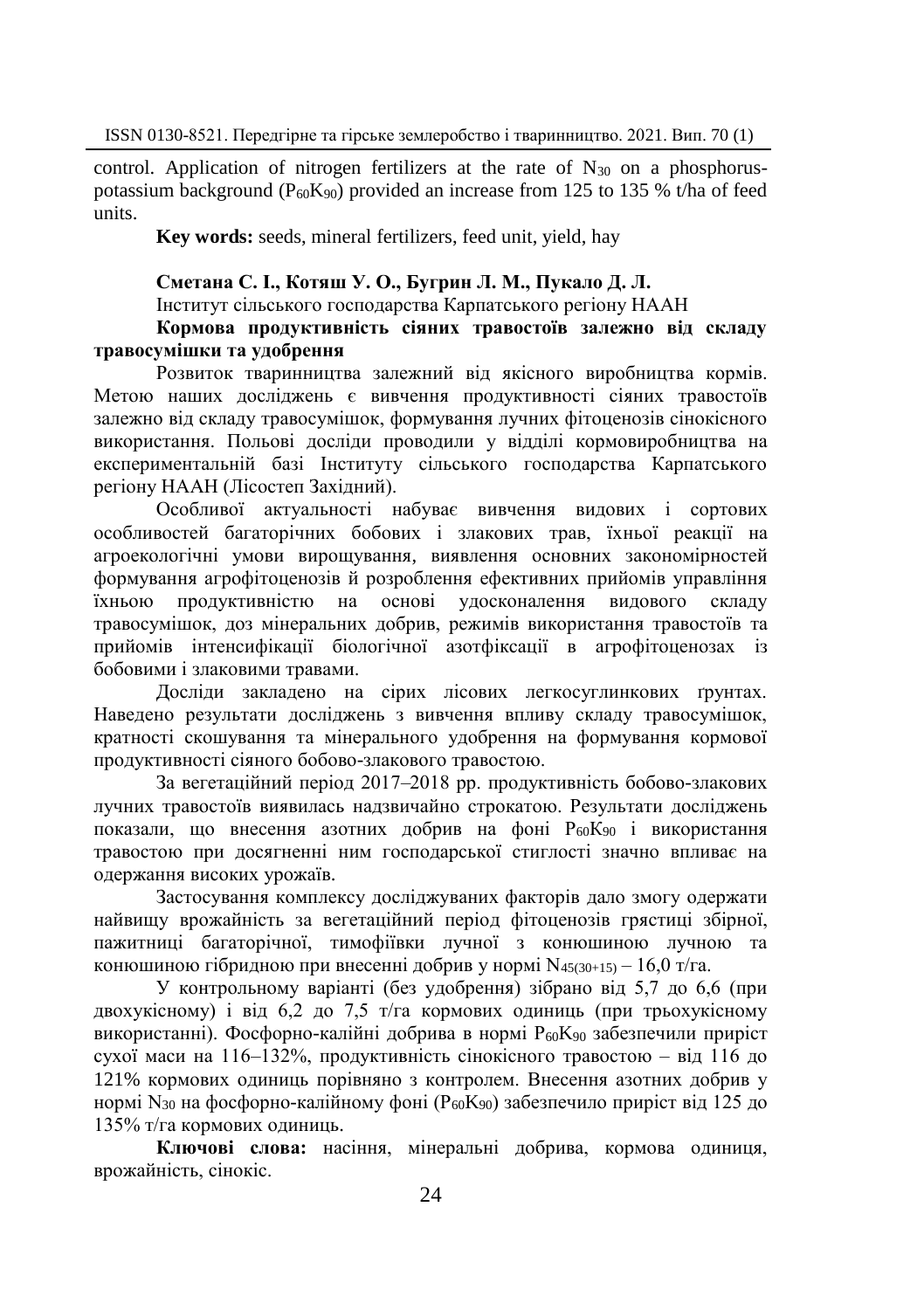**Introduction.** The development of animal husbandry depends on the quality of feed production. In the structure of natural forage lands of Ukraine there are hayfields (agricultural lands that are systematically used for haymaking) and pastures (agricultural lands that are systematically used for grazing animals, as well as other land plots suitable for cattle grazing). They are unevenly distributed throughout the country in terms of area and conditions of their habitat, methods of use and production potential [1, 2, 5, 6, 13, 15].

Researches conducted in various countries around the world has shown that increasing the yield of crops by 2–3 times leads to an increase in energy consumption per unit of production by 10–50 times. In addition, the intensification of agriculture has caused processes that cause the loss of humus. Constantly increasing chemical load on the environment leads to ecological imbalance in agricultural landscapes, which in turn can have a negative impact on the deterioration of soil, water and crop products, and consequently, livestock products [8, 11, 12, 20, 21, 22].

Ukraine has a great variety of soil and climatic conditions. All this requires an appropriate set of perennial herbs.

In the Forest-Steppe of Ukraine meadow clover, hybrid clover, alfalfa, birdsfoot trefoil, sainfoin, orchard grass, bromus inermis, phalaris arundinacea, meadow fescue, perennial fenugreek, common couch grow well.

A very responsible link in the creation of highly productive legumecereal grass mixtures is the right choice of herbs [7, 9, 14, 16, 18, 19].

It has been proven that properly selected legume-cereal grass mixtures will provide stable yields of highly nutritious fodder for many years and will be less dependent on adverse weather conditions. Herbaceous perennial legumes should be highly nutritious, productive for many years, contain all the necessary nutrients, vitamins, micro - and micronutrients in the optimal ratio. It is necessary to take into account the biological features of grasses, their yield, nutritional value, growth rate, durability, drought and winter hardiness, soil and climatic conditions of the region [10, 20, 23, 24, 29].

To create sown leguminous-cereal grass mixtures in the Polissia and Forest-Steppe zone, it is expedient to choose the following intensive species: from cereals – meadow and tall fescue, orchard grass, perennial fenugreek, high ryegrass, black bent, tall foxtail, meadow timothy, сommon couch, and from legumes – meadow clover, pink clover, birdsfoot trefoil, meadow vetchling, sainfoin, alfalfa [25, 26, 28, 30].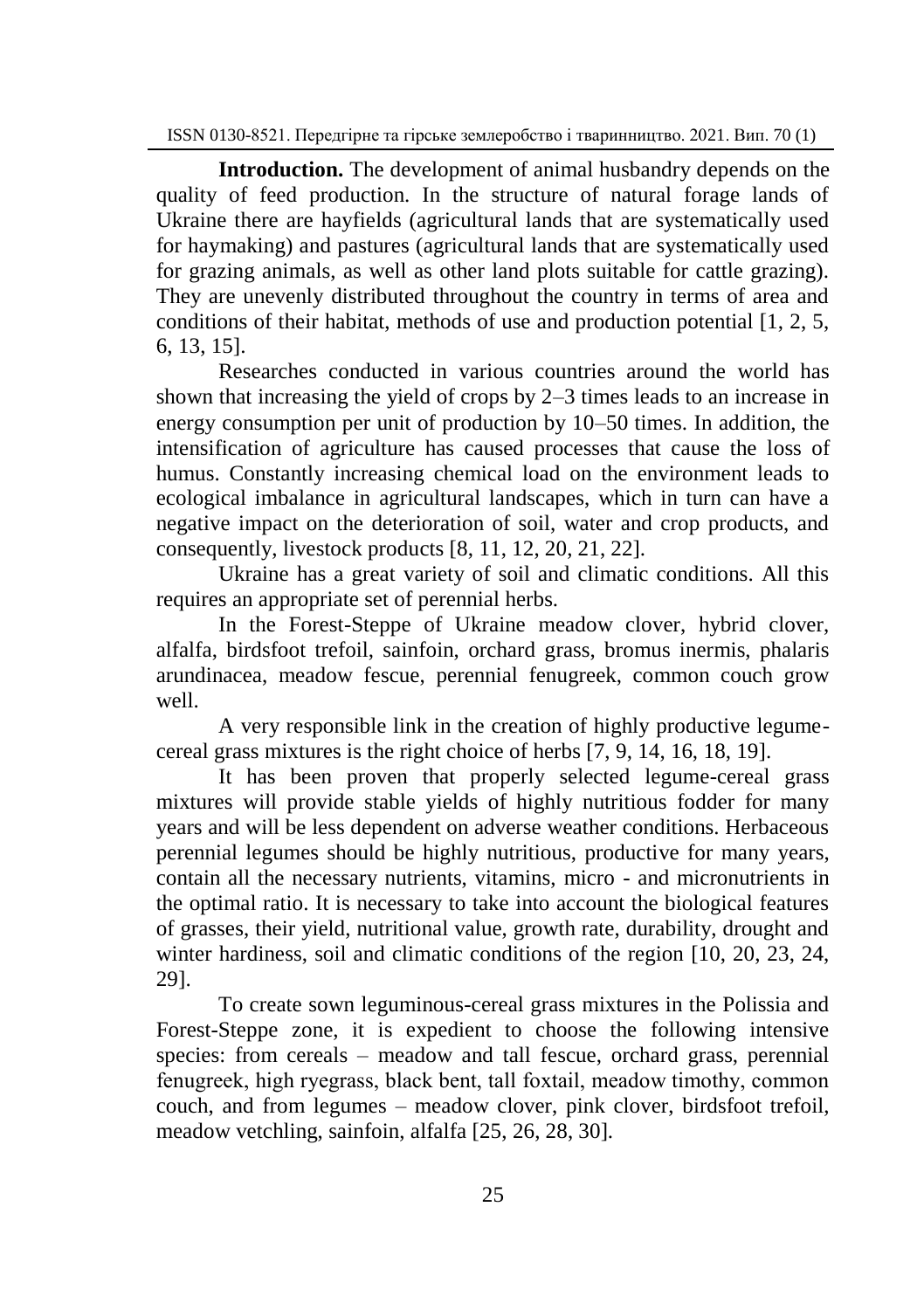Rational use of fertilizers of biological and chemical origin promotes the transformation of nutrients in the soil, activation of growth processes in plants, increase the biological activity of soil microflora, and most importantly – increases the productivity of crops [22].

Sown meadow grasses with optimal fertilization and use can remain highly productive not only for 3–5 years, but 10 or more. After all, the biological potential of grasses and the ability to self-recover from spare buds of aboveground and underground shoots is still insufficiently studied.

However, to date, insufficient research has been conducted to increase the productivity of meadow agrophytocenoses, taking into account the soil and climatic characteristics of the regions. Reproduction of meadow lands has a multifunctional significance: landscape-forming, ecological: soil protection, water protection. The development of the fodder base of agricultural production is relevant in the Western Forest-Steppe, where natural and climatic conditions are most favorable for growing perennial grasses.

**Materials and methods**. Field experiments were conducted in the feed production department on the experimental basis of the Institute of Agriculture of the Carpathian region (Western Forest-Steppe). The experiments were performed on gray forest loamy soils with the following agrochemical parameters in the horizon  $0-20$  cm:  $pH - 5.1$ , humus content  $-2.1\%$  and low nitrogen content  $-99.7$ , average content of mobile phosphorus 68.0. Three herbal mixtures were studied in the experiments: 1 – orchard grass, perennial fenugreek, meadow timothy, meadow clover, hybrid clover; 2 – orchard grass, perennial fenugreek, meadow timothy, meadow clover, birdsfoot trefoil;  $3$  – orchard grass, perennial fenugreek, meadow timothy, clover, hybrid clover, birdsfoot trefoil.

The research is carried out according to the method of the Institute of Forage UAAS [27]. The harvest accounting was carried out separately. Yield data were processed by the method of analysis of variance [17, 28]. Phenological observations were carried out in experiments on hayfields, indicating the phases of development of the main components of grass mixtures (DSTU 6017: 2008). The studies determined the yield of feed units and digestible protein in the feed.

The necessity of selection of perennial leguminous grasses and leguminous-cereal grass mixtures for elimination of protein deficiency, which has developed in fodder production systems, is substantiated [11, 22, 25, 30].

**Results and discussion**. Sowing of perennial legume-cereal mixtures was carried out on May 6, 2016. Restoration of vegetation of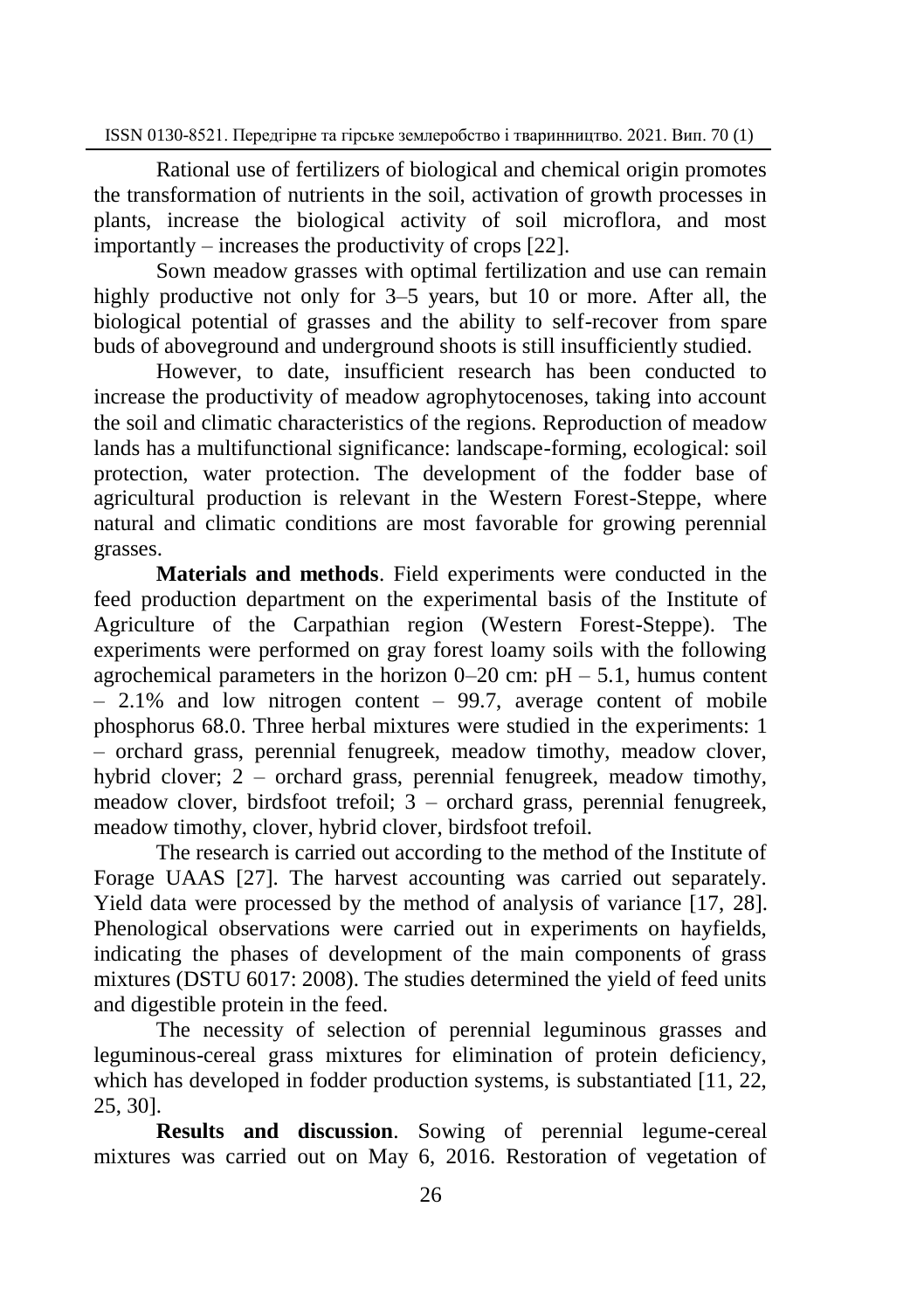perennial grasses of the current 2018 was noted at the end of the second decade of March. However, spring frosts and a sharp drop in temperature after short-term warming negatively affected the growth and development of perennial grasses. In particular, it should be noted double damage to the vegetative mass of clover and birdsfoot trefoil (burns) under the action of a sharp decrease in night temperature to  $-4-7$ °C. Frequent fluctuations in temperature during the spring vegetation period of grasses negatively affected the interphase periods of development of both legumes and cereals components of phytocenoses, which led to their oblique ripeness only on June 7–10 (earing of fenugreek and budding-beginning of flowering legumes), almost on 12–15 days later than the data of long-term observations in the conditions of the Western Forest-Steppe.

On average, during the vegetation period of 2017–2018, the productivity of legume-grass meadow grasses turned out to be extremely diverse. As can be seen from table 1, on average during the growing season in the control without fertilizers by dual mowing, the yield of dry matter came in the smallest amount  $(11.8-11.2 \t{tha})$ , and with the introduction of phosphorus-potassium – increased by 1.4–2.4 t/ha. The application of mineral fertilizers in the dose of  $N_{30}P_{60}K_{90}$  made it possible to obtain a slightly higher collection of dry matter in the first mowe (6.9–7.3 t/ha). As a rule, in the second mowe the productivity of grassland was lower than in the first, which is explained by insufficient rainfall and slightly higher than normal air temperature.

With an increase in the dose of nitrogen fertilizer in the norm of  $N_{45(30+15)}$ , the highest yields during the growing season were provided by phytocenoses of comfrey, fenugreek, meadow timothy with clover and hybrid clover (16.0 t/ha).

The results of research have shown that the applied nitrogen fertilizers on the background of  $P_{60}K_{90}$  and the use of grass, when it reaches economic maturity, significantly affects the yields.

Despite the intensity of grass fertilization, the results show that in all cases, the highest percentage of feed came in the first mowing. Thus, with the three-phase use of meadow grass in the first mowe received 6.2–8.5 t/ha, and in subsequent mowes  $4.0-4.5$  and  $2.9-3.2$  t/ha, respectively.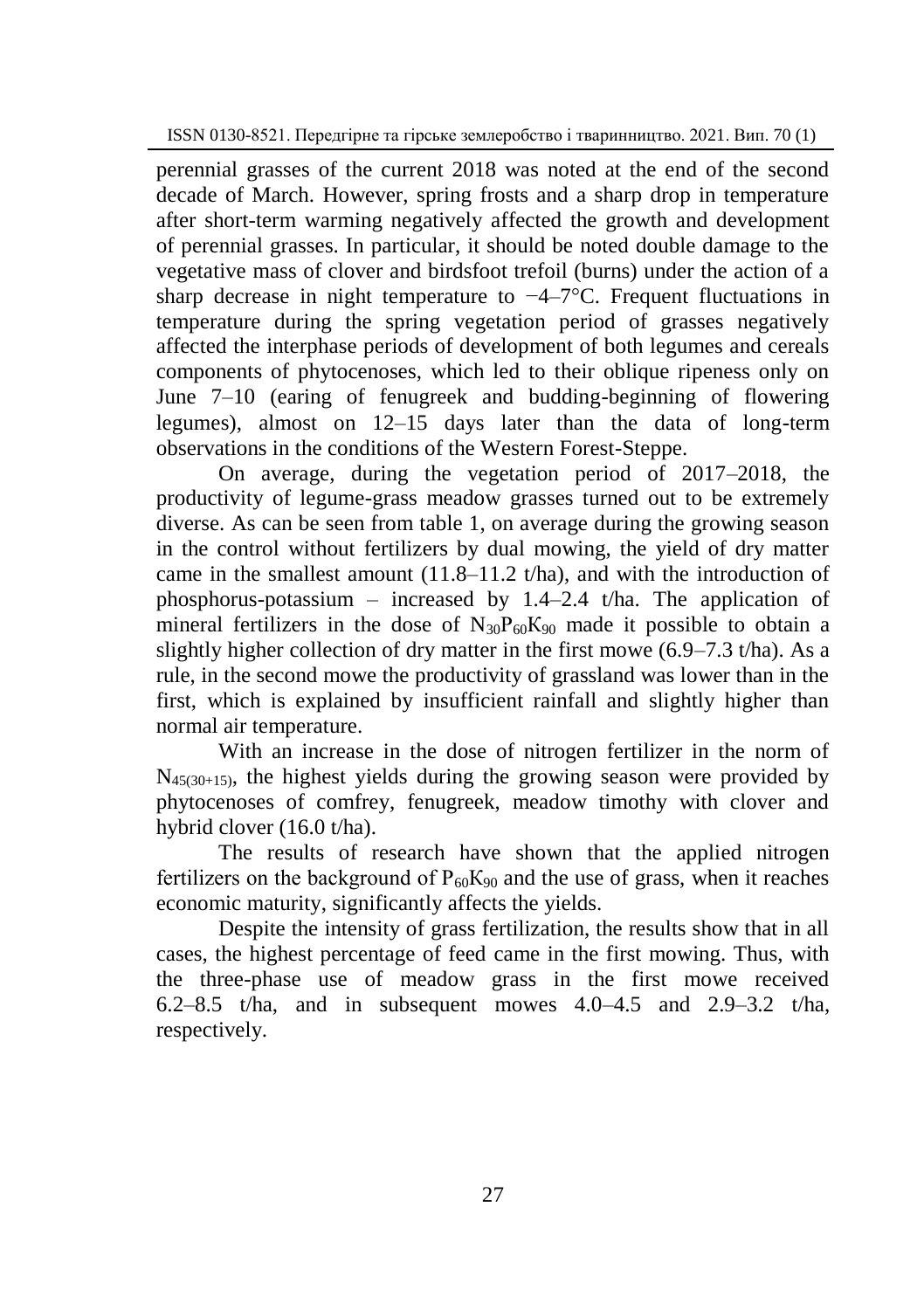| 1. Yield of dry mass of meadow phytocenoses (average for 2017–2018) |                                             |                  |      |                |      |                          |                          |                       |  |  |
|---------------------------------------------------------------------|---------------------------------------------|------------------|------|----------------|------|--------------------------|--------------------------|-----------------------|--|--|
| $N_2$                                                               | Fertilizer                                  | First mowe       |      | Second<br>mowe |      | Third<br>mowe            |                          | During the<br>growing |  |  |
|                                                                     |                                             |                  |      |                |      |                          |                          | season                |  |  |
|                                                                     |                                             | t/ha             | $\%$ | t/ha           | $\%$ | t/ha                     | $\%$                     | t/ha                  |  |  |
|                                                                     |                                             |                  |      | 2 mowe use     |      |                          |                          |                       |  |  |
| $\mathbf{1}$                                                        | control                                     | 6                | 50.6 | 5.8            | 49.4 |                          |                          | 11.8                  |  |  |
|                                                                     | $P_{60}K_{90}$                              | $\overline{6.5}$ | 49.1 | 6.7            | 50.9 |                          |                          | 13.2                  |  |  |
|                                                                     | $N_{30}P_{60}K_{90}$                        | 6.9              | 47.4 | 7.6            | 52.6 |                          |                          | 14.5                  |  |  |
|                                                                     | $N_{45}P_{60}K_{90}$<br>$(N_{30} + N_{15})$ | 7.6              | 47.7 | 8.4            | 52.3 |                          |                          | 16.0                  |  |  |
| $\overline{2}$                                                      | control                                     | 6                | 53.3 | 5.2            | 46.7 |                          |                          | 11.2                  |  |  |
|                                                                     | $P_{60}K_{90}$                              | 7.0              | 51.6 | 6.6            | 48.4 |                          |                          | 13.6                  |  |  |
|                                                                     | $N_{30}P_{60}K_{90}$                        | 7.3              | 48.2 | 7.8            | 51.8 | $\overline{\phantom{0}}$ |                          | 15.1                  |  |  |
|                                                                     | $N_{45}P_{60}K_{90}$<br>$(N_{30} + N_{15})$ | 8.1              | 50.3 | 8.1            | 49.7 | $\overline{\phantom{0}}$ | $\overline{\phantom{0}}$ | 16.2                  |  |  |
| 3                                                                   | control                                     | 5.1              | 50.2 | 5.1            | 49.8 | $\overline{\phantom{0}}$ |                          | 10.2                  |  |  |
|                                                                     | $P_{60}K_{90}$                              | 6.8              | 54.2 | 5.8            | 45.8 |                          |                          | 12.6                  |  |  |
|                                                                     | $N_{30}P_{60}K_{90}$                        | 7.6              | 56.5 | 5.9            | 43.5 | $\overline{\phantom{0}}$ | $\overline{\phantom{0}}$ | 13.5                  |  |  |
|                                                                     | $N_{45}P_{60}K_{90}$<br>$(N_{30} + N_{15})$ | 8.1              | 54.5 | 6.7            | 45.5 | $\overline{\phantom{0}}$ |                          | 14.8                  |  |  |
| 3 mowe use                                                          |                                             |                  |      |                |      |                          |                          |                       |  |  |
| $\mathbf{1}$                                                        | control                                     | 6.2              | 44.7 | 6.0            | 43.6 | 1.6                      | 11.7                     | 13.8                  |  |  |
|                                                                     | $P_{60}K_{90}$                              | 6.6              | 42.9 | 6.8            | 44.1 | 2.1                      | 13.0                     | 15.5                  |  |  |
|                                                                     | $N_{30}P_{60}K_{90}$                        | 7.4              | 46.2 | 6.7            | 41.8 | 1.9                      | 12.0                     | 16                    |  |  |
|                                                                     | $N_{45}P_{60}K_{90}$<br>$(N_{30} + N_{15})$ | 6.8              | 41.0 | 7.3            | 43.4 | 2.6                      | 15.6                     | 16.7                  |  |  |
| $\overline{2}$                                                      | control                                     | 5.6              | 44.3 | 5.0            | 39.2 | 2.1                      | 5                        | 12.7                  |  |  |
|                                                                     | $P_{60}K_{90}$                              | 7.1              | 44.3 | 6.7            | 42.4 | 2.1                      | $\overline{3}$           | 15.9                  |  |  |
|                                                                     | $N_{30}P_{60}K_{90}$                        | 7.4              | 46.6 | 6.3            | 39.4 | 2.3                      | 14.0                     | 16                    |  |  |
|                                                                     | $N_{45}P_{60}K_{90}$<br>$(N_{30} + N_{15})$ | 7.8              | 46.3 | 6.8            | 40.1 | 2.3                      | 13.6                     | 16.9                  |  |  |
| 3                                                                   | control                                     | $\overline{5.2}$ | 46.4 | 4.05           | 36.2 | 1.95                     | $\overline{17.4}$        | 11.2                  |  |  |
|                                                                     | $P_{60}K_{90}$                              | 7.2              | 49.8 | 5.1            | 34.7 | 2.2                      | 15.5                     | 14.55                 |  |  |
|                                                                     | $N_{30}P_{60}K_{90}$                        | 7.6              | 49.3 | 5.1            | 32.9 | 2.8                      | $8\,$                    | 15.5                  |  |  |
|                                                                     | $N_{45}P_{60}K_{90}$<br>$(N_{30} + N_{15})$ | 8.1              | 48.8 | 6.0            | 35.9 | 2.6                      | 15.3                     | 16.7                  |  |  |

ISSN 0130-8521. Передгірне та гірське землеробство і тваринництво. 2021. Вип. 70 (1)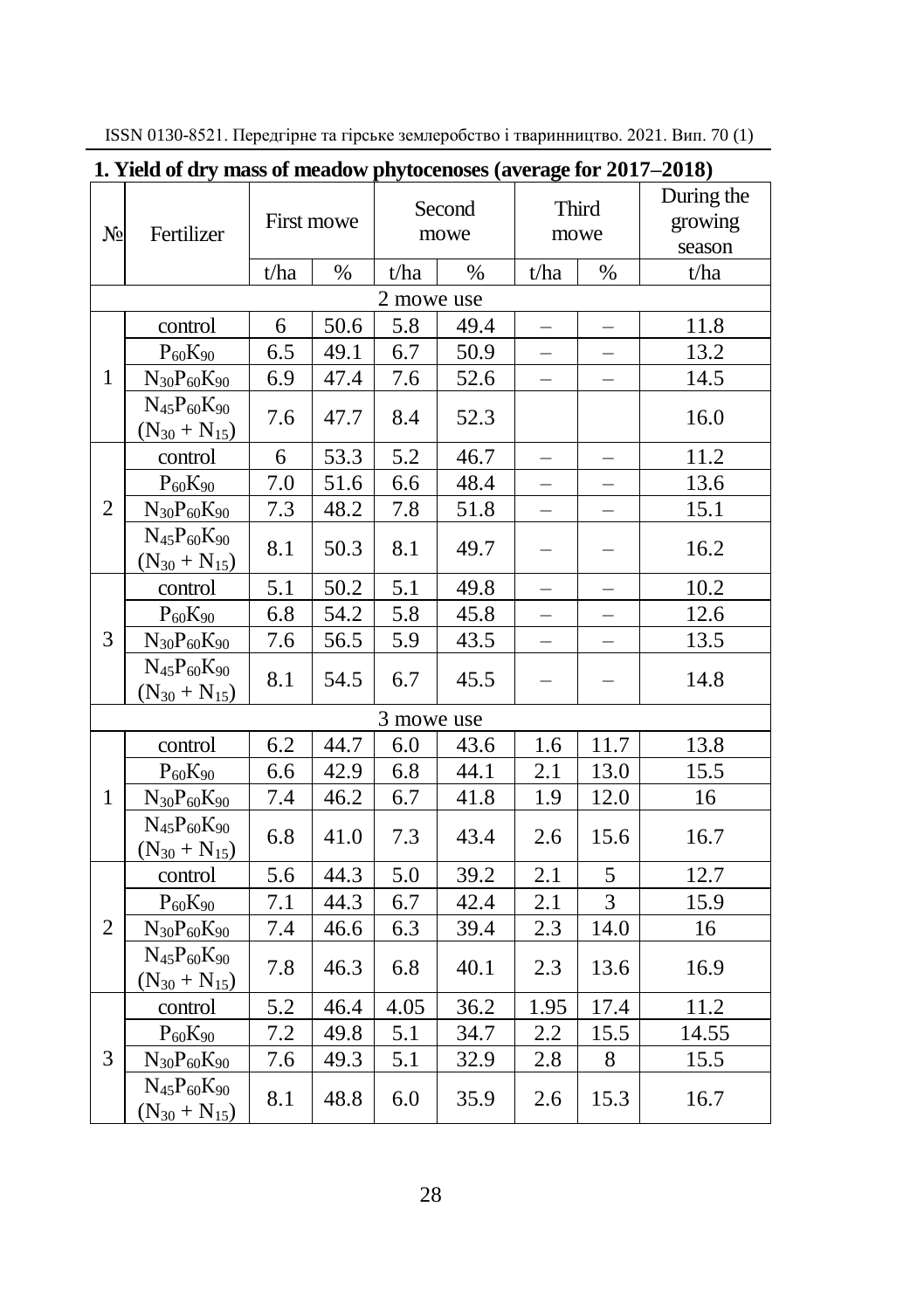According to Table 2, the highest dry matter yield  $(11.1-11.4 \text{ t/ha})$ was provided by the first and second grass mixtures with  $N_{45}P_{60}K_{90}$ fertilizer, which amounted to 8.8 and 9.4 t/ha of fodder units, respectively.

| $N_2$          |                      |            | Yield of 1 ha, t | Increase to control, %   |                          |  |  |  |  |  |  |  |
|----------------|----------------------|------------|------------------|--------------------------|--------------------------|--|--|--|--|--|--|--|
|                | Fertilizers          | dry weight | feed units       | dry weight               | feed units               |  |  |  |  |  |  |  |
| 2 mowe use     |                      |            |                  |                          |                          |  |  |  |  |  |  |  |
|                | control              | 7.9        | 6.6              |                          |                          |  |  |  |  |  |  |  |
|                | $P_{60}K_{90}$       | 9.2        | 7.7              | 116                      | 116                      |  |  |  |  |  |  |  |
| 1              | $N_{30}P_{60}K_{90}$ | 9.8        | 8.2              | 124                      | 125                      |  |  |  |  |  |  |  |
|                | $N_{45}P_{60}K_{90}$ | 11.1       | 8.8              | 140                      | 133                      |  |  |  |  |  |  |  |
|                | control              | 7.9        | 6.4              | $\overline{\phantom{0}}$ | $\overline{\phantom{0}}$ |  |  |  |  |  |  |  |
|                | $P_{60}K_{90}$       | 9.6        | 7.9              | 121                      | 123                      |  |  |  |  |  |  |  |
| $\overline{2}$ | $N_{30}P_{60}K_{90}$ | 10.5       | 8.7              | 133                      | 135                      |  |  |  |  |  |  |  |
|                | $N_{45}P_{60}K_{90}$ | 11.4       | 9.4              | 144                      | 146                      |  |  |  |  |  |  |  |
|                | control              | 6.9        | 5.7              |                          |                          |  |  |  |  |  |  |  |
|                | $P_{60}K_{90}$       | 9.1        | 7.6              | 132                      | 133                      |  |  |  |  |  |  |  |
| 3              | $N_{30}P_{60}K_{90}$ | 9.7        | 8.5              | 140                      | 149                      |  |  |  |  |  |  |  |
|                | $N_{45}P_{60}K_{90}$ | 10.7       | 8.8              | 155                      | 154                      |  |  |  |  |  |  |  |
| 3 mowe use     |                      |            |                  |                          |                          |  |  |  |  |  |  |  |
|                | control              | 7.8        | 7.5              |                          |                          |  |  |  |  |  |  |  |
| 1              | $P_{60}K_{90}$       | 9.1        | 8.8              | 117                      | 117                      |  |  |  |  |  |  |  |
|                | $N_{30}P_{60}K_{90}$ | 9.7        | 9.5              | 124                      | 126                      |  |  |  |  |  |  |  |
|                | $N_{45}P_{60}K_{90}$ | 9.8        | 9.6              | 125                      | 128                      |  |  |  |  |  |  |  |
|                | control              | 7.6        | 7.3              |                          |                          |  |  |  |  |  |  |  |
|                | $P_{60}K_{90}$       | 9.5        | 8.9              | 125                      | 122                      |  |  |  |  |  |  |  |
| $\overline{2}$ | $N_{30}P_{60}K_{90}$ | 9.7        | 9.6              | 127                      | 131                      |  |  |  |  |  |  |  |
|                | $N_{45}P_{60}K_{90}$ | 10.5       | 10.2             | 138                      | 139                      |  |  |  |  |  |  |  |
| 3              | control              | 6.2        | 6.2              | $\overline{\phantom{0}}$ |                          |  |  |  |  |  |  |  |
|                | $P_{60}K_{90}$       | 8.8        | 8.3              | 142                      | 133                      |  |  |  |  |  |  |  |
|                | $N_{30}P_{60}K_{90}$ | 9.4        | 8.9              | 152                      | 143                      |  |  |  |  |  |  |  |
|                | $N_{45}P_{60}K_{90}$ | 10.4       | 9.5              | 168                      | 153                      |  |  |  |  |  |  |  |

**2. Productivity of legume-cereal phytocenoses, average for 2017 – 2018**

In the control version (without fertilizer) collected 5.7–6.6 (by twomowe use) and 6.2–7.5 t/ha (by three-mowe use) of feed units. Phosphoruspotassium fertilizers in the norm  $P_{60}K_{90}$  provided an increase in dry weight by 116–132%, the yield of hay grass from 116 to 121% of feed units compared to the control. Application of nitrogen fertilizers at the rate of  $N_{30}$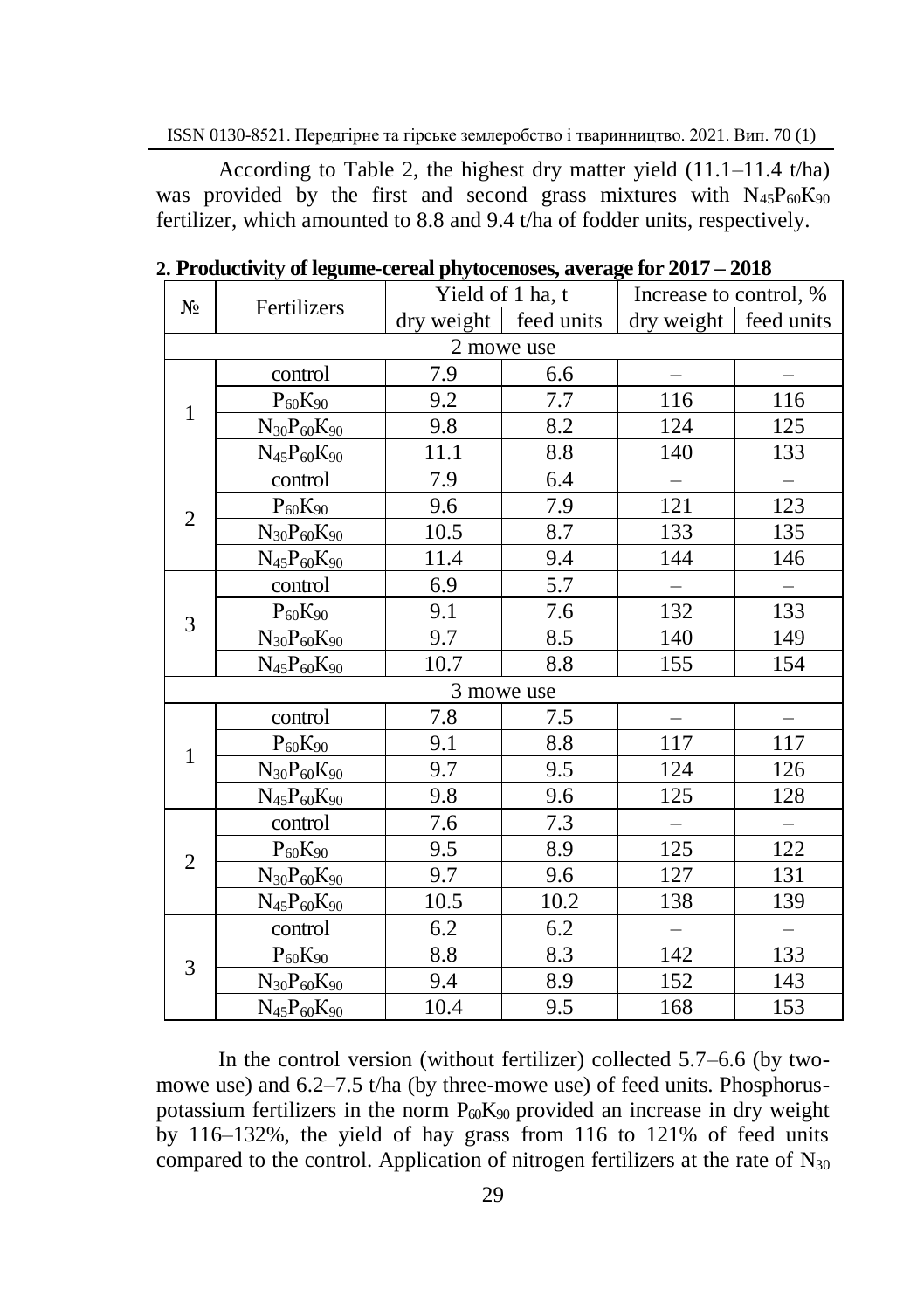on a phosphorus-potassium background  $(P<sub>60</sub>K<sub>90</sub>)$  provided an increase in yield from 125 to 135% t/ha of feed units.

**Conclusions**. The application of a set of studied factors allowed to obtain the highest yields during the growing season, phytocenoses of orchard grass, perennial fenugreek, meadow thyme with clover and hybrid clover when applying fertilizers  $N_{45(30+15)} - 16.0$  t/ha.

In the control version (without fertilizer) collected 5.7–6.6 (by twomowe use) and 6.2–7.5 t/ha (by three-mowe use) of feed units. Phosphoruspotassium fertilizers in the norm  $P_{60}K_{90}$  provided an increase in dry weight by 116–132%, the yield of hay grass from 116 to 121% of feed units compared to the control. Application of nitrogen fertilizers at the rate of  $N_{30}$ on a phosphorus-potassium background  $(P_{60}K_{90})$  provided an increase in yield from 125 to 135% t/ha of feed units.

## **Список використаної літератури**

1. Агроекобіологічні основи створення та використання лучних фітоценозів / М. Т. Ярмолюк та ін. Львів, 2013. 304 с.

2. Бабич А. О. Кормові і білкові ресурси світу. Київ, 1995. 298 с.

О. Проблема кормового білка і шляхи її вирішення в регіонах. *Передгірне та гірське землеробство і тваринництво*. 2001. Вип. 43 (І). С. 11–15.

4. Бегей С. С. Вплив удобрення і режимів використання на продуктивність травостоїв у Передкарпатті. *Передгірне та гірське землеробство і тваринництво.* 2013. Вип. 55 (ІІ). С. 8–14.

5. Бобылев В. С. Факторы, влияющие на подбор компонентов травосмеси многолетних трав*. Вестник Курской гос. с.-х. акад*. 2012. № 9. С. 41–42.

6. Боговін А. В. Вимоги до добору видів трав і травосумішей для створення сіяних лук різного господарського використання. *Зб. наук. пр. ННЦ «Інститут землеробства УААН»*. 2009. Вип. 3. С. 112–120.

7. Боговін А. В., Пташник М. М., Оксимець О. Л. Вплив способів відновлення лукопасовищних травостоїв на їхню продуктивність і якість корму.

## **References**

1. Agroecobiological bases of creation and use of meadow phytocenoses / M. T. Yarmoliuk et al. Lviv, 2013. 304 p.

2. Babych A. O. World's resources of feed and protein. Kyiv, 1995. 298 p.

3. Babych A. O. The problem of feed protein and ways to solve it in the regions. *Peredhirne ta hirske zemlerobstvo i tvarynnytstvo*. 2001. Issue 43 (I). P. 11–15.

4. Behey S. S. Effect of fertilizer and use regimes on the productivity of grasslands in Precarpathians. *Peredhirne ta hirske zemlerobstvo i tvarynnytstvo.*  2013. Issue 55 (II). P. 8–14.

5. Bobylev V. S. Factors influencing the selection of components of a mixture of perennial grasses. *Vestnik Kurskoj gos. sel'skohozjajstvennoj akademii.* 2012. No. 9. P. 41–42.

6. Bohovin A. V. Requirements for the selection of types of herbs and grass mixtures for the creation of sown meadows for various economic uses. *Zb. nauk. pr. NNTs «Instytut zemlerobstva UAAN»*. 2009. Issue 3. P. 112–120.

7. Bohovin A. V., Ptashnyk M. M., Oksymets O. L. Influence of methods of restoration of meadow grasslands on their productivity and forage quality. *Zb. nauk.*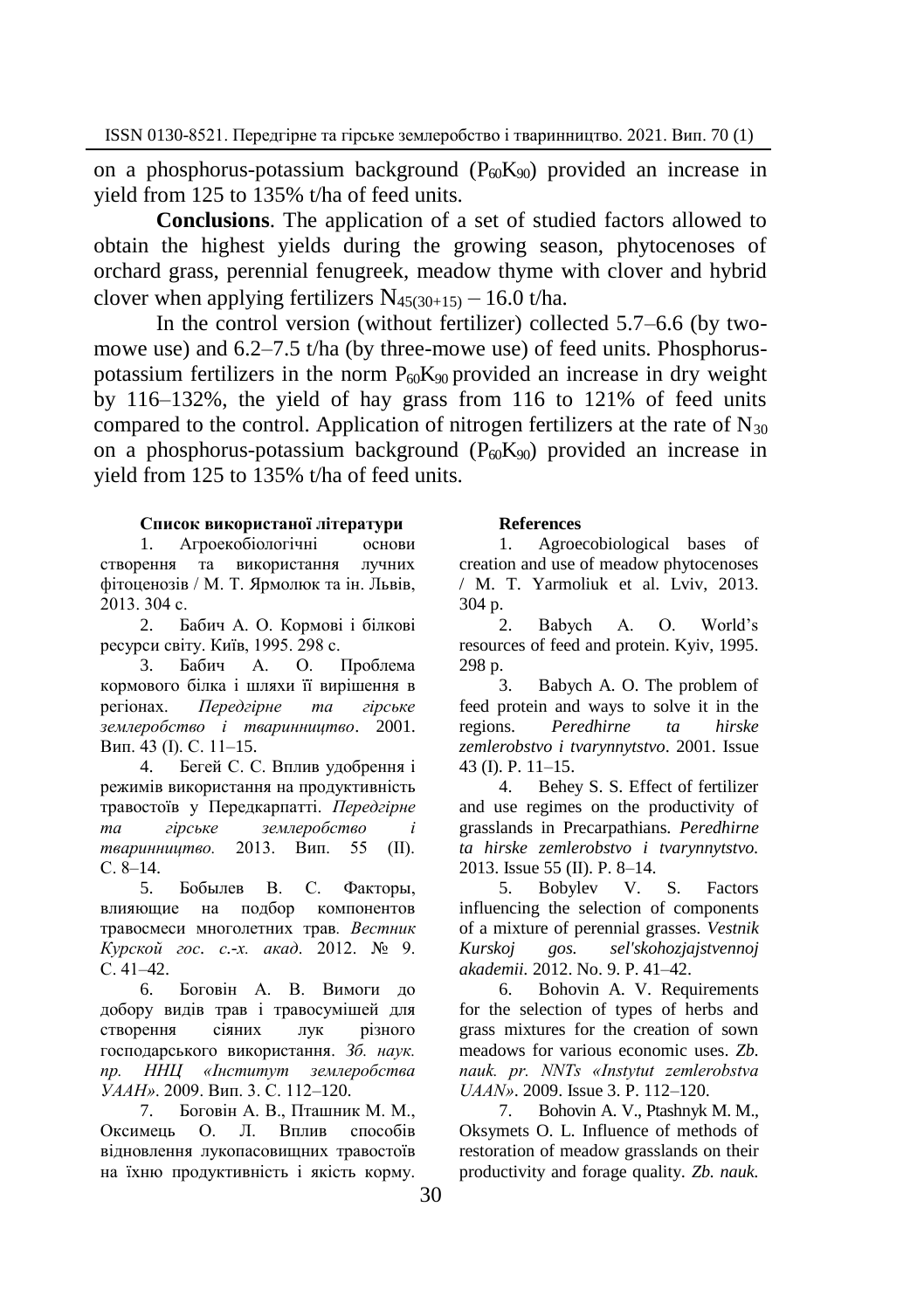*Зб. наук. пр. ННЦ «Інститут землеробства НААН»*. 2014. Вип. 4. С. 123-130.

8. Боговін А. В., Слюсар І. Т., Царенко В. К. Трав'янисті біогеоценози, їх поліпшення та раціональне використання. Київ : Аграрна наука, 2005. 360 с.

9. Борщенко В. В. Управління випасом та економічна ефективність використання природних пасовищ на Північному Поліссі України*. Наук.-техн. бюлетень* / Ін-т тваринництва. 2013. № 109. Ч. 2. С. 20–33.

10. Ботанічний склад травостою залежно від обробітків ґрунту та удобрення / Я. І. Мащак та ін. *Передгірне та гірське землеробство і тваринництво.* 2010. Вип. 52 (І). С. 70–79.

11. Векленко Ю. А., Підпалий І. Ф. Сучасний стан та перспективи розвитку виробництва кормів в Україні. *Сільське господарство та лісівництво.* 2015. № 2.  $C. 45–52.$ 

12. Вплив удобрення на продуктивність бобово-злакової травосумішки / В. О. Оліфірович та ін. *Вісник аграрної науки*. 2018. № 11. С. 48–53.

13. Гаврилюк М. М., Кургак В. Г. Сучасні напрями досліджень у луківництві. *Вісник аграрної науки*. 2010. № 8. С. 14–18.

14. Гетман Н. Я., Квітко Г. П. Агробіологічне обґрунтування ресурсоощадних технологій вирощування фітоценозів багаторічних та однорічних кормових культур у польовому кормовиробництві. *Вісник аграрної науки.* 2013. Спец. вип. С. 44–48.

15. Демидась Г. І., Демцюра Ю. В. Кормова продуктивність бобовозлакових травосумішок залежно від видового складу та способу створення травостою. *Зб. наук. пр. ВНАУ*. 2011. № 9 (49). С. 95–101.

16. Доспехов Б. А. Методика полевого опыта (с основами статистической обработки результатов *pr. NNTs «Instytut zemlerobstva NAAN»*. 2014. Issue 4. P. 123–130.

8. Bohovin A. V., Sliusar I. T.,<br>Tsarenko V. K. Herbaceous Herbaceous biogeocenoses, their improvement and rational use. Kyiv : Ahrarna nauka, 2005. 360 p.

9. Borshchenko V. V. Grazing management and economic efficiency of natural pastures use in the Northern Polissia of Ukraine. *Naukovo-tekhnichnyi biuleten* / Instytut tvarynnytstva. 2013. No. 109, part 2. P. 20–33.

10. Botanical composition of grassland depending from soil cultivation and fertilizing / Ya. I. Mashchak et al. *Peredhirne ta hirske zemlerobstvo i tvarynnytstvo.* 2010. Issue 52 (І). P. 70–79.

11. Veklenko Yu. A., Pidpalyi I. F. Current state and prospects of feed production development in Ukraine. *Silske hospodarstvo ta lisivnytstvo.* 2015. No. 2. P. 45–52.

12. The effect of fertilizer on the productivity of legumes and cereals / V. O. Olifirovych et al. *Visnyk ahrarnoi nauky*. 2018. No. 11. P. 48–53.

13. Havryliuk M. M., Kurhak V. H. Modern directions of research in meadow farming. *Visnyk ahrarnoi nauky*. 2010. No. 8. P. 14–18.

14. Hetman N. Ya., Kvitko H. P. Agrobiological substantiation of resourcesaving technologies for growing of perennial and annual fodder crops phytocenoses in field fodder production. *Visnyk ahrarnoi nauky*. 2013. Special issue. P. 44–48.

15. Demydas H. I., Demtsiura Yu. V. Forage productivity of leguminous-cereal grass mixtures depending on the species composition and method of grass production. *Zbirnyk naukovykh prats VNAU*. 2011. No. 9 (49). P. 95–101.

16. Dospehov B. A. Methodology of field experiment (with basics of statistical processing of research results). 5th ed. Moscow, 1985. 351 p.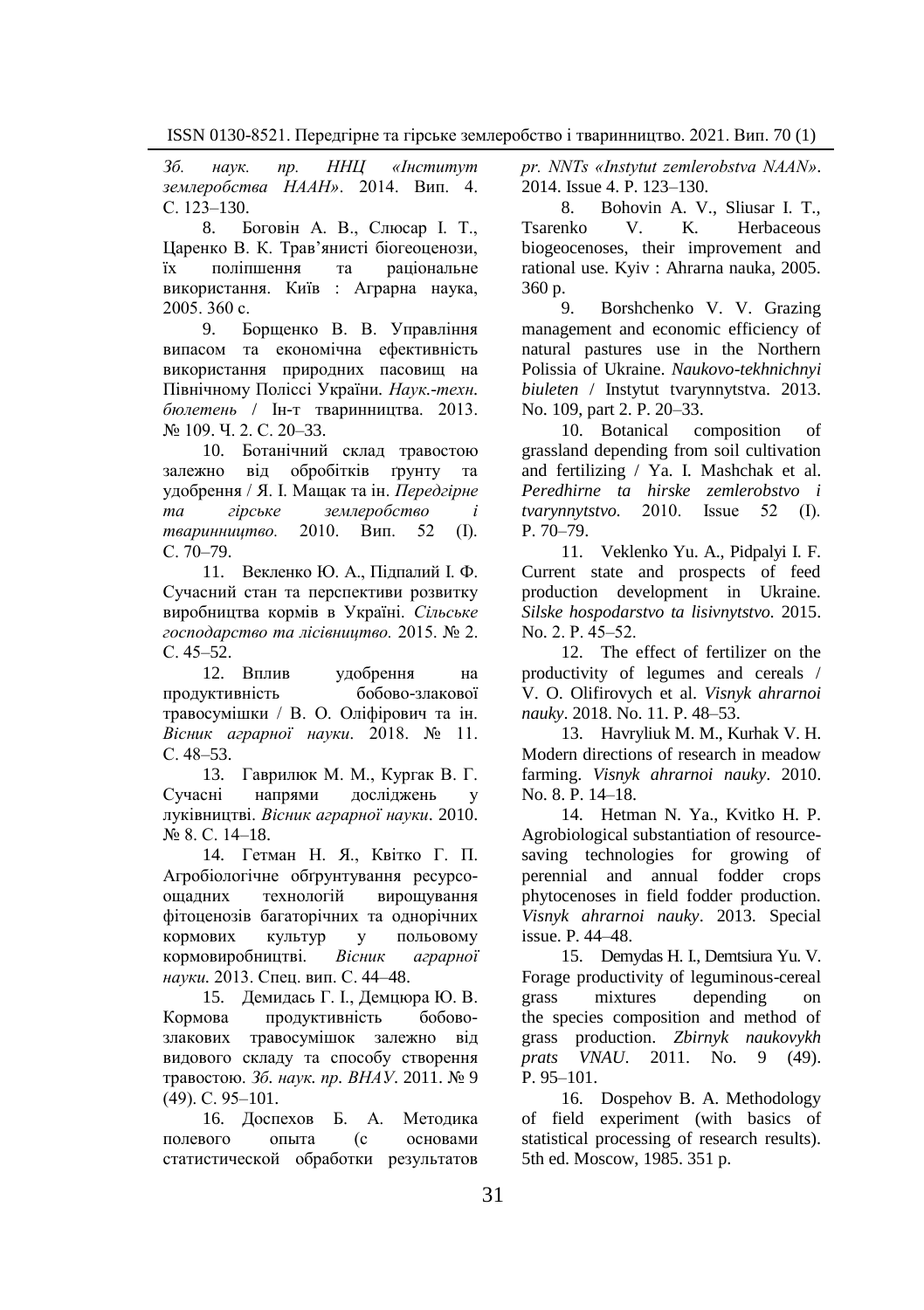исследований). Изд. 5-е, доп. и перераб. Москва, 1985. 351 с.

17. Квітко Г. П., Ткачук О. П., Гетман Н. Я. Багаторічні бобові трави – основа природної інтенсифікації кормовиробництва та поліпшення родючості ґрунту в Лісостепу України. *Корми і кормовиробництво.* 2012. Вип. 73. С. 113–117.

18. Козяр О. М. Підбір одновидових і змішаних посівів багаторічних трав для створення високопродуктивних сіножатей в умовах Правобережного Лісостепу України. *Наук. вісник Нац. аграрного ун-ту*. 2002. № 48. С. 216.

19. Крамаренко М. В. Влияние динамики содержания бобовых трав в урожайной массе на продуктивность многолетних бобовозлаковых травосмесей длительного использования. *Известия ОГАУ*. 2015. № 3 (53). С. 61–62.

20. Луківництво / П. С. Макаренко, Г. І. Демидась, О. М. Козяр. Київ : Норапрінт, 2002. 394 с.

21. Методика польового досліду (зрошуване землеробство) : навч. посіб. / В. О. Ушкаренко та ін. Херсон : Грінь Д. С., 2018. 448 с.

22. Методика проведення дослідів по кормовиробництву / УААН, Інститут кормів УААН ; під ред. А. О. Бабича. Вінниця, 1994. 88 с.

23. Мойсієнко В. В. Наукове обґрунтування шляхів підвищення кормової продуктивності та довголіття багаторічних травостоїв. *Вісник ЖНАЕУ*. 2011. № 1. Т. 1. С. 35–57.

24. Наукові та технологічні основи органічного луківництва В. Г. Кургак та ін. *Вісник аграрної науки.* 2019. № 11. С. 28–33.

25. Петриченко В. Ф., Гетман Н. Я. Фактори підвищення ефективності агрофітоценозів багаторічних бобових трав в умовах Лісостепу Правобережного. *Корми і кормовиробництво*. 2017. Вип. 84. С. 3–10.

17. Kvitko H. P., Tkachuk O. P., Hetman N. Ya. Perennial legumes as the basis of natural intensification of feed production and improvement of soil fertility in the Forest-Steppe of Ukraine. *Kormy i kormovyrobnytstvo*. 2012. Issue 73. P. 113–117.

18. Koziar O. M. Selection of single-species and mixed crops of perennial grasses to create highly productive hayfields in the conditions of the Right-Bank Forest-Steppe of Ukraine. *Naukovyi visnyk Natsionalnoho ahrarnoho universytetu.* 2002. No. 48. P. 216.

19. Kramarenko M. V. Influence of the dynamics of the content of leguminous grasses in the yield mass on the productivity of perennial legumecereal grass mixtures of long-term use. *Izvestija OGAU*. 2015. No. 3 (53). P. 61–62.

20. Meadow cultivation P. S. Makarenko, H. I. Demydas, O. M. Koziar. Kyiv : Nora-print, 2002. 394 p.

21. Methods of field experiment (irrigated agriculture) : navch. posib. / V. O. Ushkarenko et al. Kherson : Hrin D. S., 2018. 448 p.

22. Methods of conducting experiments on feed production / UAAN, Instytut kormiv UAAN ; pid red. A. O. Babycha. Vinnytsia, 1994. 88 p.

23. Moisienko V. V. Scientific substantiation of ways to increase fodder productivity and longevity of perennial grasses. *Visnyk ZhNAEU*. 2011. No. 1. Vol. 1. P. 35–57.

24. Scientific and technological bases of organic meadow farming / V. H. Kurhak et al. *Visnyk ahrarnoi nauky.* 2019. No. 11. P. 28‒33.

25. Petrychenko V. F., Het man N. Ya. Factors for increasing the efficiency of agrophytocenoses of perennial legumes in the Right-bank Forest-Steppe*. Kormy i kormovyrobnytstvo*. 2017. Issue 84. P. 3–10.